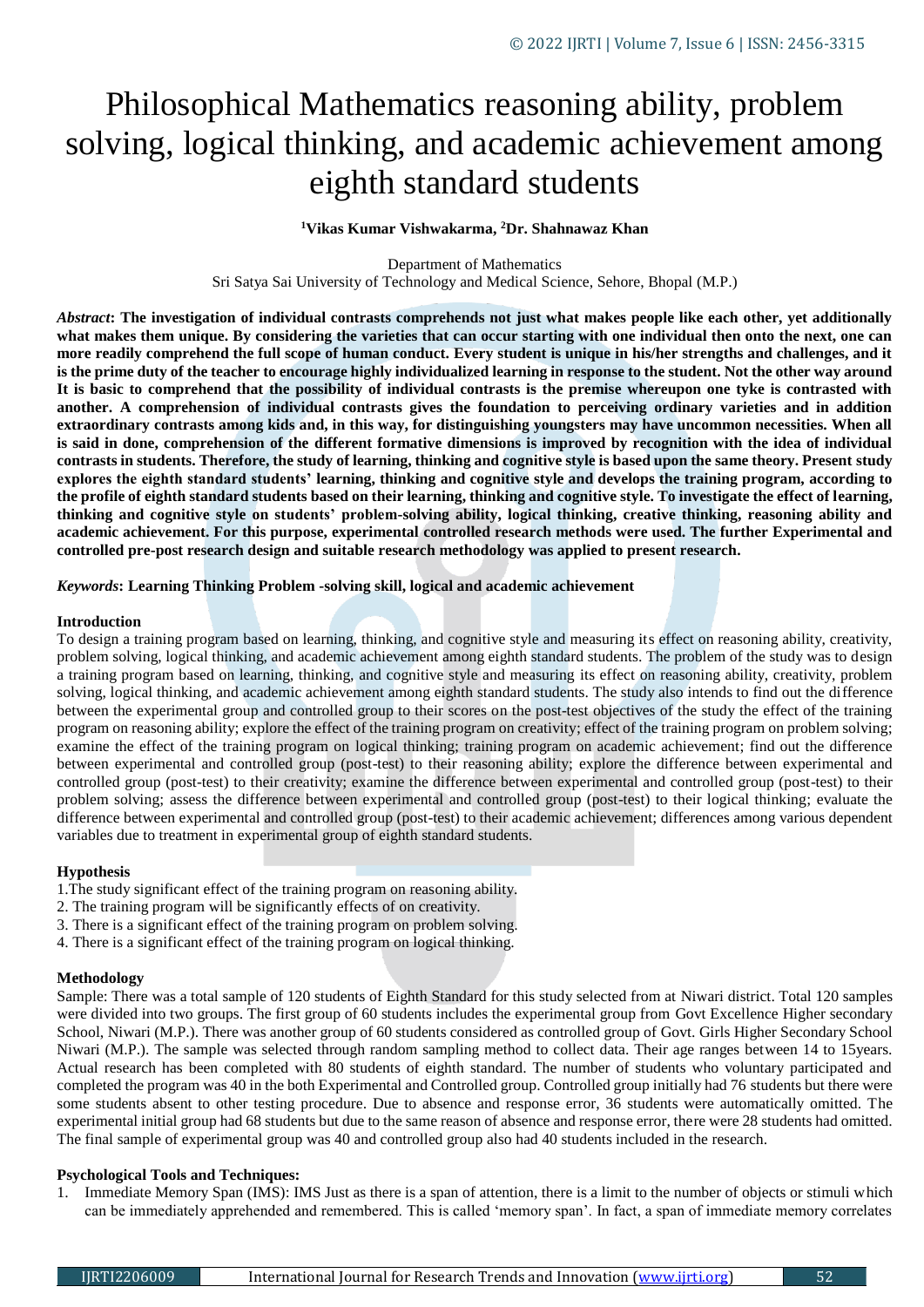very much with span of apprehension or attention. The immediate memory span has lots of practical implications in determining the rate dictation is the aim of this research. The IMS was implementing to determine the immediate memory span for auditory stimuli. For this purpose a list of numbers ranging from 5 to 12 digits each was used to collect the information. At each stage there should be two numbers, making a total of 12 numbers materials and apparatus was used. Procedure: Instructions were given to individual student: 'I will speak out certain numbers and you will have to repeat them as soon as I finish reading them.' Researcher makes the students sit in a comfortable position with a divided board between himself and student. Keeping the list of numbers in front, the researcher reads out the first number with 5 digits in a clear tone and notes down the responses given by the student. If the student repeats the number correctly the next 5-digit number of the list is omitted and the researcher reads the first 6-digit number. This procedure is continued until the student fails to reproduce both the numbers of any particular length. Researcher calculates the Mean and SD of class on the basis of the number of digits just preceding the one at which he fails on both the occasions.

- 2. Revans' Standard Progressive Matrices (SPM): This matrix was constructed in 1930 on the from the earlier suspicion the if Spearman's standards of neogenesis were right, it ought to give a test appropriate to contrasting individuals with deference with their prompt capacities with regards to perceptions and reliable discernment. Announced examinations demonstrate how far, and under what conditions, these two correlative tests give a down to earth method for surveying an individual's scholarly improvement, trainability or mental disability. The Standard Progressive Matrices Sets A, B, C, D, and E is a trial of an individual's ability at the season of the test to capture aimless figures displayed for his perception, see the relations between them, imagine the idea of the figure finishing every arrangement of relations exhibited, and by so doing, build up a methodical strategy for thinking. The scale comprises 5 sets of 60 issues each have twelve. The separate scoring sheet has been provided to score the correct responses. The scale has a test retest reliability varying with from 0.83 to 0.93; it associates 0.86 with the Terman – Merrill scale, and has been found to have a "g" immersion of 0.82.
- 3. Thinking Styles Test: For the measurement of Thinking Styles of the eighth standard students, a Thinking Styles Test was developed and standardized by the investigator with the help of the research guide. Thinking Styles Test was produced based on the Mental Self-Government Theory of Thinking Styles by Sternberg (1997). Sternberg in his theory has known thirteen totally different dimensions of Thinking Styles underneath 5 classes. People are described based on perceptions of their favored capacities, types of association, levels they work at, extension and leanings. People operate at totally different levels, such as Global and Local level. People with Global Thinking Style prefer generalities and abstractions whereas people with Local Thinking Style like to deal with details, specifics and concrete examples. Each individual is assumed to have some extended of each characteristic. The distinction is just within strength of preference. All have a style profile having varying amounts of each style, but not locked into any one profile. Thinking Styles Test is a test of four written tests designed for group administration. Marathi version of the tests was administered to the pupils. Test is prepared to measure the levels of thinking which includes Global and Local dimensions.
- 4. Learning style inventory: Fleming (1995) developed Learning Style Inventory. Test developer expresses that learning includes the obtaining of unique ideas that can be drilled adaptability in a 162 scope of circumstances. In his hypothesis, the development for the advancement of imaginative ideas is given by new encounters. Learning is the procedure whereby information is made through the change of understanding (Fleming, 1995). There are twenty-four items in the test. Each item has three alternative options. Out of these three options only one is chosen by respondents. There is no right or wrong answer during this form. The test has a splithalf reliability 0.76 and Kuder-Richardson formula has 0.74 reliability was found. The validity of the test is found approximately sound.
- 5. Cognitive Style Inventory: Cognitive Style Inventory was standardized by Praveen Kumar Jha (2010). It was self-detailed proportion of the mindsets, judging, recollecting, putting away data, basic leadership, and having faith in social relationship. Cognition is a mediating process that is the centre of a resurgence of interest. The inventory has resulted in three cognitive styles. 1. Systematic Cognitive Style refers to person who commonly works with a precise style utilizes an all-around inferred well-ordered methodology when tackling an issue; searches for a general technique or realistic methodology; and after that makes a general arrangement for taking care of the issue. 2. Intuitive Cognitive Style refers to the person whose style in instinctive, utilizes a capricious requesting of investigative advances when taking care of an issue, depends on experience designs described by unverbalized regions or hunches and investigates and forsakes options rapidly. 3. Integrated Cognitive Style refers to an individual with a coordinated style can change styles rapidly and effortlessly. Such style changes have all the earmarks of being oblivious and guarantee amid only seconds. The consequences of this fast hearth capacity are that it appears thought of vitality and a proactive way to deal with critical thinking. Truth be told, coordinated understudies are regularly alluded to as issue searchers since they reliably endeavor to recognize potential and additionally openings so as to discover better methods for getting things done. The full-length split-half reliability to cognitive style inventory was found 0.653 and for systematic cognitive style - 0.70; intuitive cognitive style - 0.67 and integrated cognitive style was found 0.56. The validity method as judges' validity, concurrent validity, internal validity was examined for this inventory. Cognitive Style Inventory is a self-respondent work took which gives a estimate of psychological style of a person in five point likert design. Strongly agree; disagree; undecided; agree and strongly agree are five response category. A respondent who rates high on the precise scale and low on the instinctive scale are distinguished systematic style. A respondent who rates high on the intuitive scale and low on the systematic scale are identified an intuitive style. The student with an integrated style rates high on both scales and rates low on both scale was defined as undifferentiated. Yadav, R. (2015).
- Verbal Test of Creative Thinking: This test has developed by Baqer Mehdi (2005) there are four factors in this test. Each factor has provided the situation to the student for their creative thing process. I) Consequences Test- the outcomes test comprise of three theoretical circumstances: a) What might occur if man could fly like fowls? b) What might occur if our schools had wheels? and c) What might occur if man does not have any requirement for nourishment? The understudies are required to think the greatest number of outcomes of these circumstances as they can, and keep in touch with them under every circumstance in the space gave. The circumstances will be theoretical and limit the impact of understanding and furthermore furnish the understudy with a boundless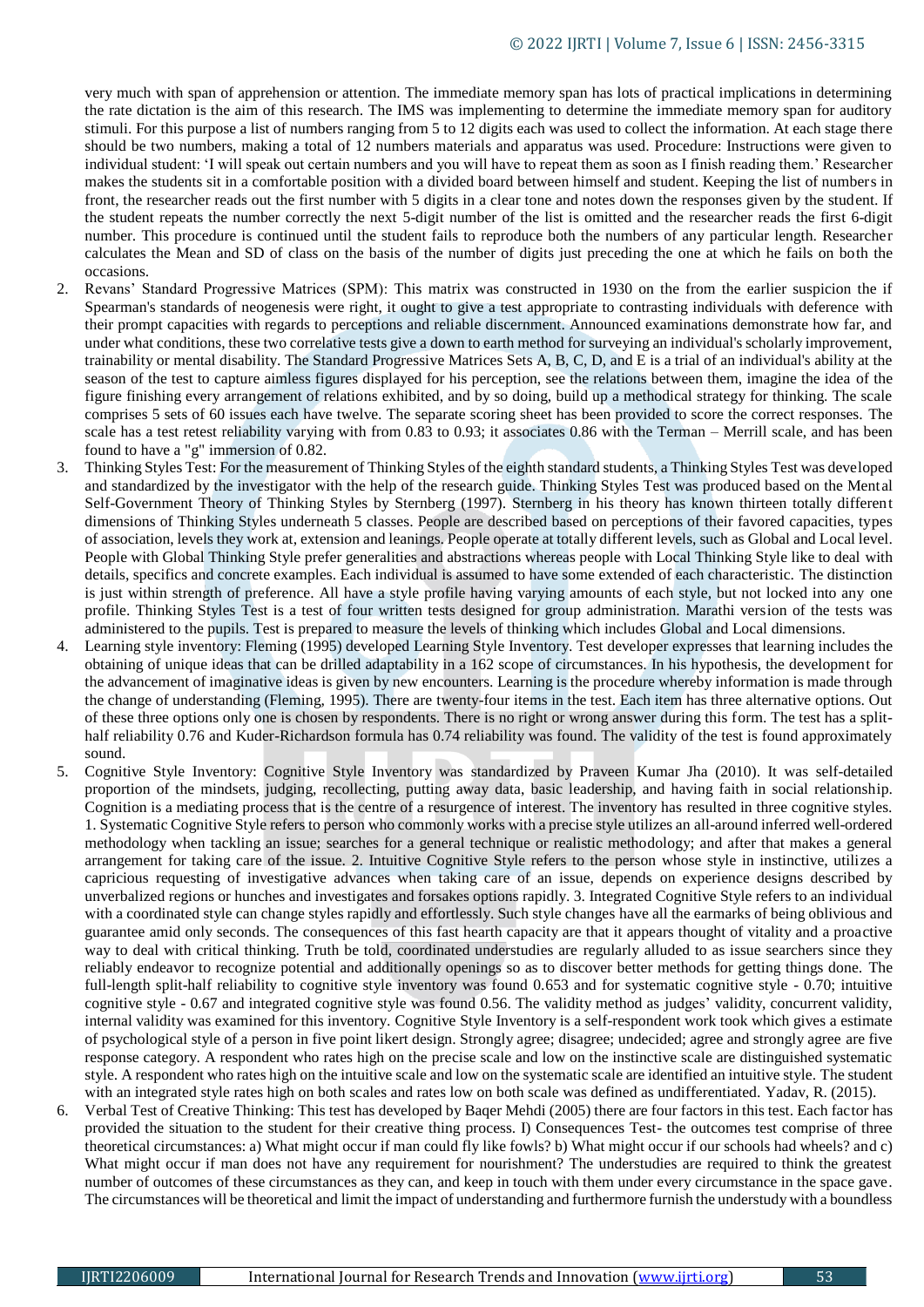chance to make reactions. The test energizes free play of creative ability and innovation. A model is given on the test booklet to familiarize the understudy with the idea of the test. The time took into account the three issues is 4 minutes each. II) Unusual Uses Test-This test gives the understudies the names of three normal protests a bit of stone, a wooden stick, and water – and expects him to compose the same number of novel, intriguing and strange employments of these items as he may judge. The precedent given on the test booklet legitimately familiarizes the understudies with the idea of the activity. This test estimates the understudy's capacity to recover things of data from his own data away. Clearly, it likewise measures the understudy's capacity to move edges of reference to utilize nature in a unique way. The time took into consideration the three activitys is 5 minutes each. III) New Relationships Test-This test gives the understudies three sets of words obviously unique tree and house, seat and stepping stool, air and water, and expects 164 him to think and compose however many novel connections as could be allowed between the two objects of each combine in the space gave. The test gives a chance to the free play of creative energy and inventiveness. A precedent is given on the test booklet to familiarize the understudy with the idea of the test. The time took into account each combine is 5 minutes each. IV) Product Improvement Test-In this test, the understudy is solicited to think from a straightforward wooden toy of a steed and recommend the expansion of new things to it to make it all the more intriguing for the understudies to play. The time permitted is 6 minutes. This test has a test retest reliability interval varying with from 0.89 to 0.96 for various internal factors, and validity of the test is varies from 0.77 to 0.96. Scoring of the test has each item to be scored for fluency, flexibility, and originality. Separate list has been provided with scoring of each item with appropriate suggestions and originality weights are given to them.

7. Problem Solving Ability Test: This test was developed by Sujeet L. N. Dubey (2008) and there are twenty issues in the test. Every issue has four elective answers. Out of these four answers just a single is right. In the event that the understudy composes the right answer, he/she ought to be given one stamp, and if understudy composes a wrong answer, zero ought to be given. This test has a split-half reliability 0.78 and Kuder-Richardson formula has 0.76 reliability found. The validity of the test on the basis of reasoning ability was 0.85 was found. The scoring system of this test has separate key provided in the manual. H) Reasoning Ability Test: This test was developed by Sadhna Bhatnagar (2001). There are 35 items in the test. Each problem has four alternative options. Out of these four choices, there is one correct option. On the off chance that the students compose the right answer, he/she ought to be given one check, and if understudy composes a wrong answer, zero ought to be given. This test has a split-half reliability 0.87 and Kuder-Richardson formula has 0.83 reliability found. Validity of the test on the basis of problem-solving ability was 0.89 found. 165 I) Logical Thinking: This test was developed by Sujeet Kumar and Shikha Tiwari (2012). There are fifty items given in it and four alternatives are given with each item. There is only one is correct option out of four On the off chance that the understudy composes the right answer, he/she ought to be given one check, and if understudy composes a wrong answer, zero ought to be given. Reliability coefficient with the split half method was found to be 0.82 in this test. This test was developed for secondary school children. J) Academic Achievement: Academic achievement scores measures in two ways. The first method to assess the academic achievement of student, to measure the overall academic achievement of the previous year scores. The second method to assess through the percentage of marks achieved at final year examinations. In the present study, both methods have been used to determine the academic achievement of the participated students.

# **Variables**:

# **A) Independent Variables:**

- 1. Learning Styles (LS)
- 2. Thinking Styles (TS)
- 3. Cognitive Styles (CS)

The training program was developed with the help of learning, thinking and cognitive style score of eighth standard students. The profiles of individual students were developed on the bases of their scores on learning, thinking and cognitive style tests. The students' profiles help teachers to handle the students in their teaching learning process. The learning experience, assignment, teaching aids and also evaluation was related to a student's profile for the experimental group students only.

### **B) Dependent variables:**

- 1. Reasoning ability
- 2. Creativity
- 3. Problem solving
- 4. Logical thinking
- 5. Academic achievement

# **C) Controlled Variables:**

- 1. Immediate Memory Span
- 2. Intelligence Quotient
- 3. Academic Achievement

## **Research Design:**

The pre-post experimental research design has been used for this study. There were two groups 'A' experimental group (Implementation of the training program as treatment) and 'B' controlled group (there is no special treatment).

## **Statistical treatment of the data**:

Appropriate statistical techniques such as means, standard deviation, Carl Pearson's product moment co-relation, Homogeneity test for normality, independent and paired student's' test, Cohen's d and ANCOVA was used for the analysis of the collected data.